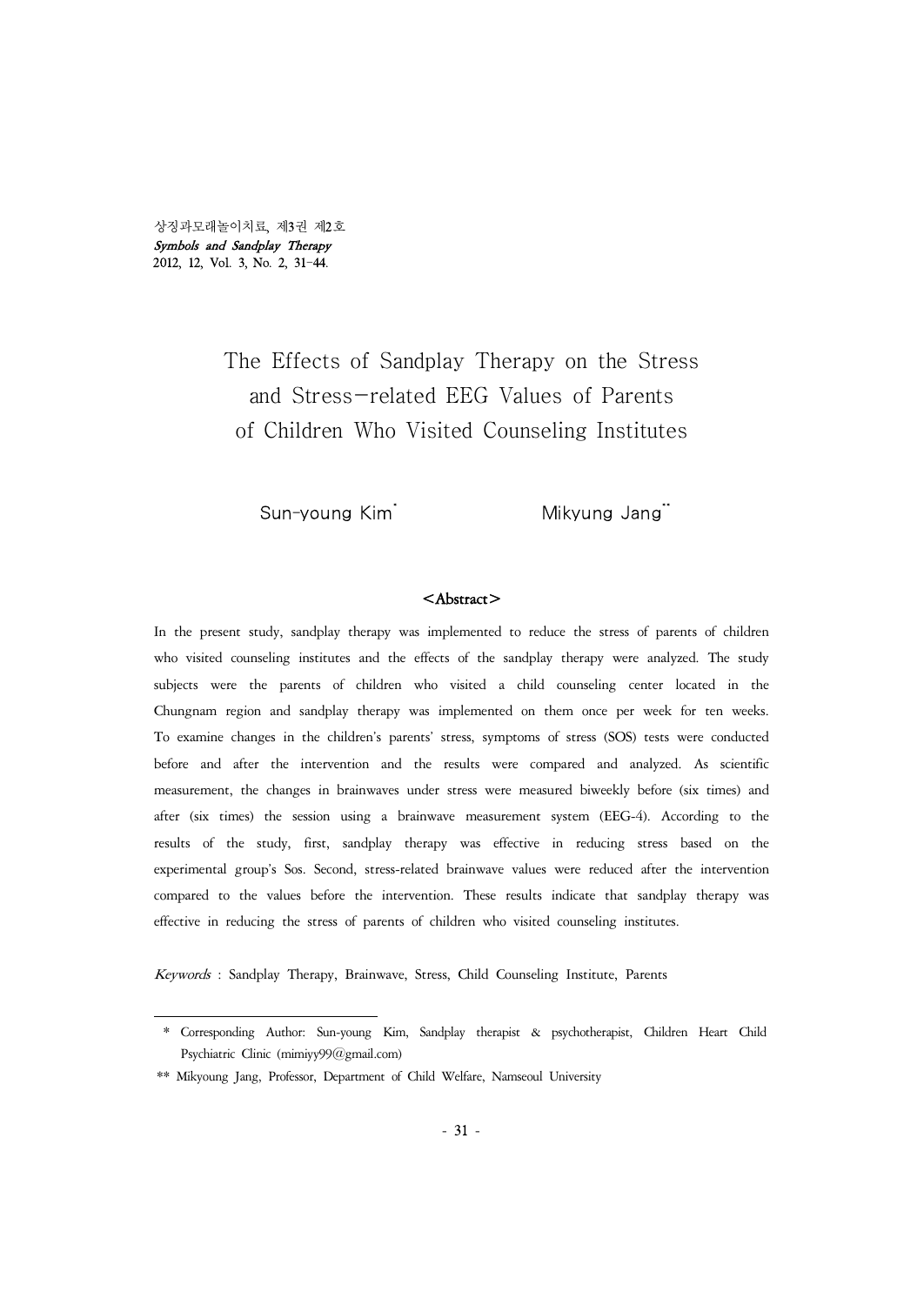## Ⅰ. Introduction

1. Necessity and purpose of the study

Stress is felt and experienced by everybody in the course of their lives. If a person perceives an external event negatively and selects inappropriate resources to deal with the perceived stress thereby experiencing stress, they will show the state of maladjustment in their daily life (Oh, 2008).

Marriages and childbirth are factors that make males and females experience qualitative satisfaction with family life while simultaneously expanding the functions of family members. Childbirth brings about major changes to family life and is perceived as a positive event in most cases. However, the resultant reduction in individuals' time together, increases in expenditures, and physical fatigue due to childrearing may act as factors for tension and stress, and this stress appears more seriously in mothers who generally rear children than in fathers (Kang, 2002).

If individual parents have psychological difficulties, their children will be affected. Therefore, the role of mothers is very important in childrearing and mothers' mental health greatly affects family members. If mothers accumulate personal stress, it will affect their childrearing and the children will suffer rearing stress, which will cause them psychological instability that may induce problematic behavior. The characteristics of parents' personalities also directly affect their children. Among them, parents' psychological difficulties such as stress, anxiety, and depression may have negative effects on children (Oh, 2008).

It is known that parents of children with disabilities experience 2-3 times higher stress than parents of children without disabilities (Bae & Song, 1986). Many psychological changes occur in parents of children with disabilities and many study results indicate that these changes have negative effects rather than positive effects. When disabilities appeared in children, their parents become to experience great pain and shocks. Thereafter, while accepting and adapting to their children's disabilities, the parents may experience psychological difficulties such as frustration, shame, and anxiety and become stressed due to emotional problems such as a feeling of burden of childrearing and anxiety about the future (Dyson, 1993).

- 32 -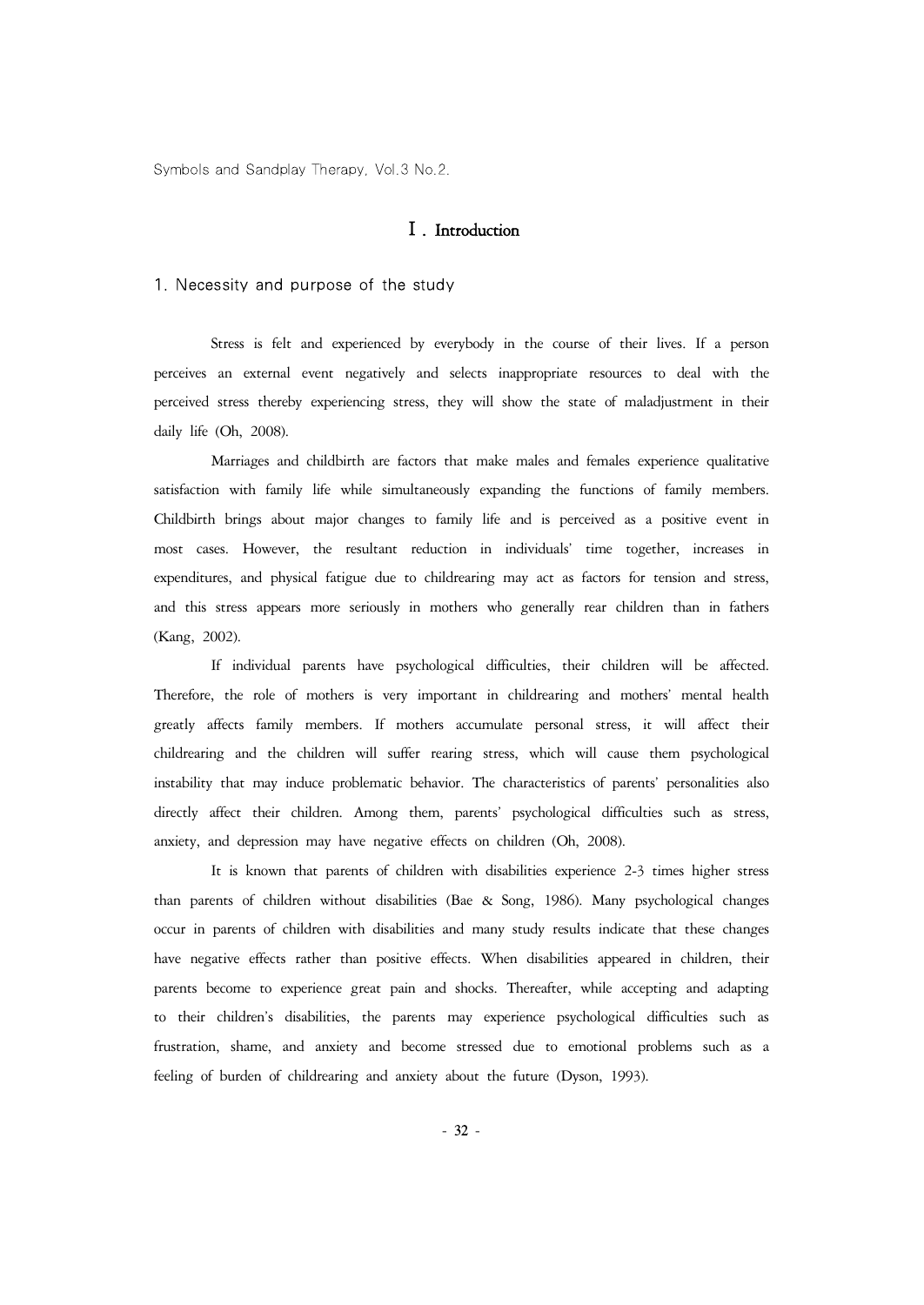Sun-young Kim․Mikyung Jang / The Effects of Sandplay Therapy on the Stress and Stress-related EEG Values of Parents of Children who Visited Counseling Institutes

Children's behavioral problems include ADHD, lack of peer relationships and sociality, anger explosion, irritation and nervousness, shyness or shrinking, emotional instability, tic disorders, separation anxiety, feeding problems, and selective mutism. Children with conduct disorders show characteristics such as aggressive behaviour, kleptomania, defiance, lies, and Internet addiction as well as school underachievement, learning disabilities, school refusal, or poor learning attitudes due to maladjustment to school life. These problems may cause severe stress to parents who take care of children with such problems. In particular, mothers of children who show aggressiveness among children's behavioral problems may form negative self-images and low self-regard and experience negative emotions such as depression-anxiety, fatigue, anger, and a sense of isolation. Parents of children with ADHD experience lethargy and depression due to their children's behavioral problems (Kang, Jang, Kim & Kim, 2011).

Another study reported that these parents not only showed high levels of self-anxiety and lost confidence in their ability to perform the roles of parents but also tended to perceive that they were wrongly rearing their children (Harman & Brim, 1990). Actually, these parents respond sensitively to the views of surrounding people about their children's attending counseling institutes in many cases and feel emotional pressure and a sense of guilt wondering whether their children show problematic behavior because of their faults (Kim, 2009; Bratton & Landreth, 2006). That is, although they visited counseling institutes to receive help for their children, they were under severe stress due to a feeling of burden and frustration in relation to the fact that they should receive experts' help and visit counseling institutes (Ahn, 2001). If parents' emotional difficulties and stress are aggravated due to their children with behavioral problems, it may again affect the children's psychological development, and therefore studies on therapeutic approaches to this issue are necessary.

Since sandplay therapy induces clients to express their inner worlds using not only languages but also symbols in sand boxes, it is widely used by many people ranging from infants who cannot use languages, infants with symptoms that cannot be easily diagnosed, repressed children, children with developmental disorders, and young children who have difficulties in expressing internal things to adults. In addition, sandplay therapy is a non-directive and unstructured treatment method that relieves negative emotions by providing free but protected safe spaces and cures internal trauma, since clients express their inner worlds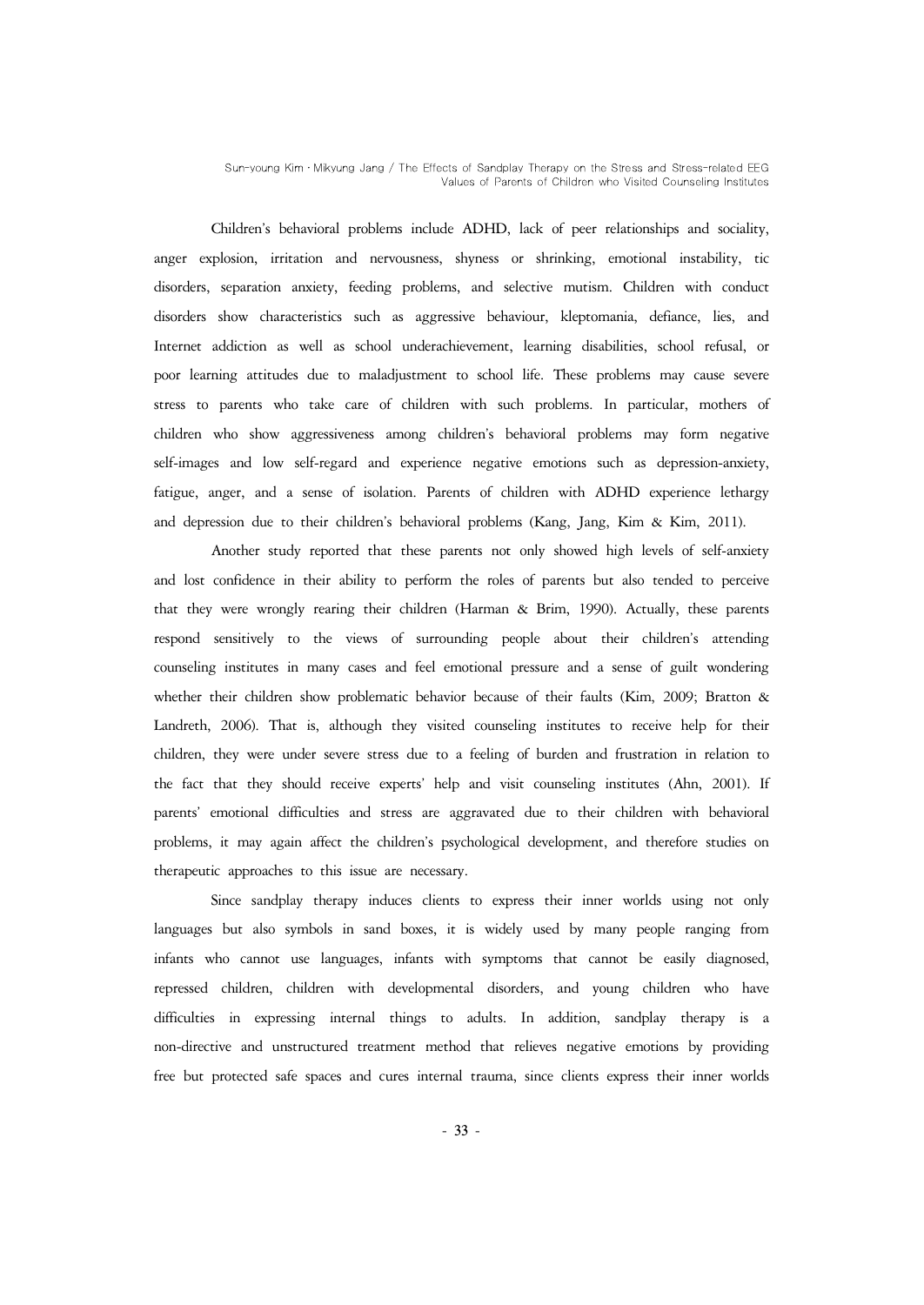using sand boxes and symbols in confidential relationships with therapists (Park, 2008). Sandplay therapy is based on the premise that humans have the power to heal themselves deep in their unconsciousness and this power to heal will begin to act if the appropriate conditions are provided. Therefore, sandplay therapy can reduce the defensiveness of parents of children who visit counseling institutes and induce them to express themselves in sand boxes. They begin to express their repressed emotions by projecting both their positive and negative emotions and they undergo processes to gain insight into themselves. Therefore, they can find self-healing power to heal themselves and relieve their emotional difficulties.

The purpose of the present study was to examine whether the stress reported by parents of child clients could be relived through sandplay therapy. To this end, along with self-reporting questionnaires, brainwaves were measured that enable checking stress values through physiological changes in cranial nerves.

Brainwave measurement detects wavelengths from the brain and enables the analysis of emotional states through brainwaves that appear based on the level of tension or relaxation of memories of stimuli (Laxtha, 2008). In addition, psychological responses such as tension and stress can be seen from the characteristics of brainwaves (Hinrich & Machleidt, 1992). As such, stress affects brainwaves. If the brain perceives external stimuli as stress, the body secretes hormones to regulate its metabolism in relation to the stress. That is, the degree of physical and mental stress can be seen through changes in brainwaves. Alpha (α) waves are generated when the body and mind have been stabilized and are in a comfortable state and serve the role of moving the clarity of consciousness to the brain. Beta  $(\beta)$  waves appear dominantly in acting states. Cranial nerves consume large amounts of energy when beta (<sup>β</sup>) waves are generated. If this state persists, the brain feels limitations in information processing or responses and thus lacks concentration. Alpha (α) waves increase while energetic attacks or pleasure is experienced. Beta (β) waves appear when anxiety or fears are experienced and if this state persists, emotions and stress will affect brainwaves (Lee, 2003). Stress induces the central nervous system to respond so that alpha (α) waves among brainwaves decrease and beta (β) waves increase while inducing the autonomic nervous system to respond, resulting in physiological responses such as increases in blood pressure and pulse rates.

To review previous studies of sandplay therapy related to brainwaves, the results of a

- 34 -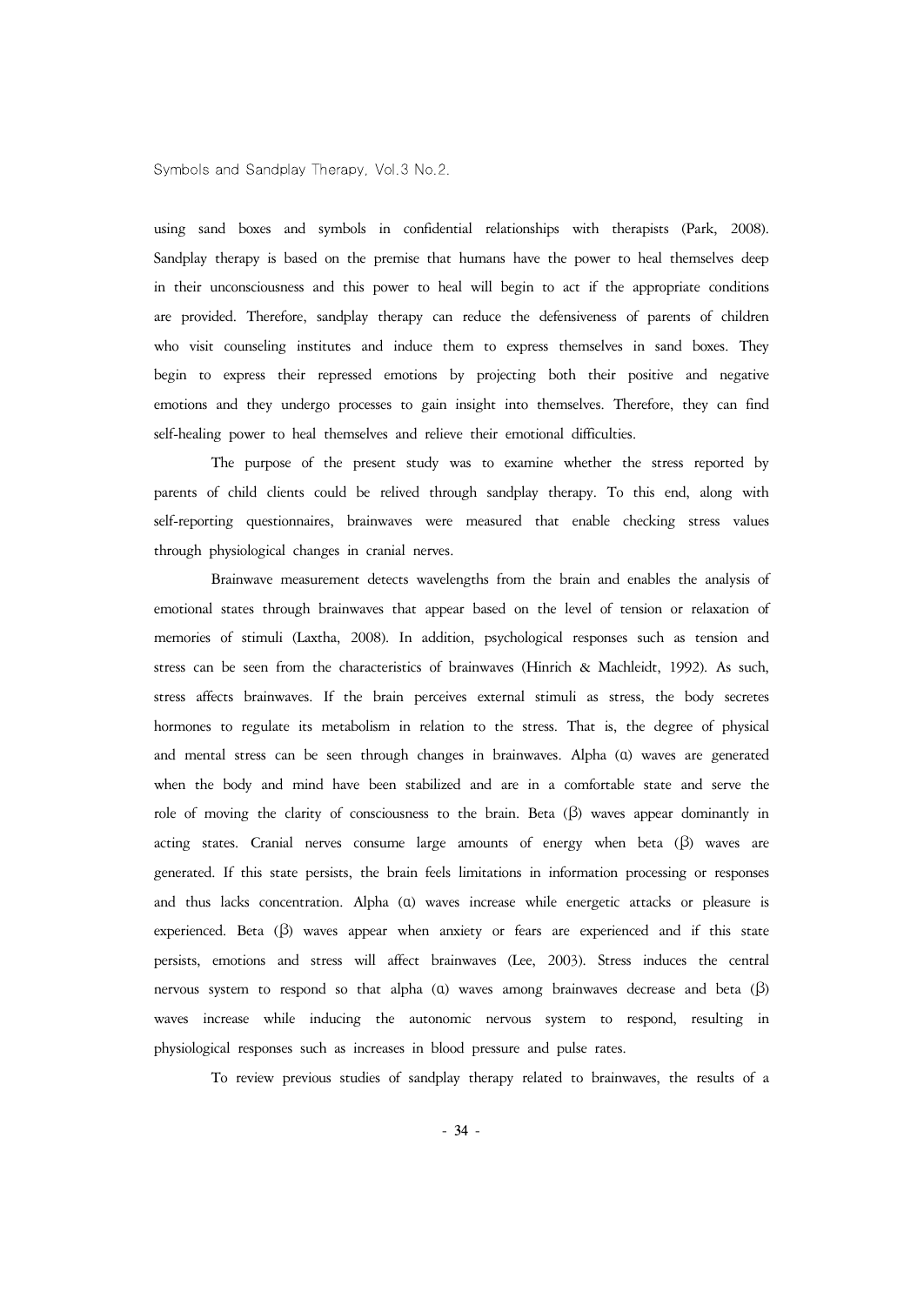study indicated that as an effect of sandplay therapy on the brainwave values related to the depression of parents of children who visited counseling institutes, depression decreased (Kang et al., 2011). In a study of the effects of sandplay therapy on the post-traumatic stress disorder and brainwaves of women who suffered from domestic violence, it was reported that sandplay therapy had positive effects of improving post-traumatic stress and related brainwave values (Lee, 2012).

In the present study, the reduction of the stress of parents of child clients who visited counseling institutes through sandplay therapy will be examined through both self-reporting measurements and brainwaves as physiological responses.

#### 2. Research problems

In the present study, to examine whether sandplay therapy was effective in reducing the stress of parents of children who visited counseling institutes, the research problems were set as follows:

1) Can sandplay therapy reduce the stress of parents of children who visited counseling institutes?

2) Can sandplay therapy change the brainwave values related to the stress of parents of children who visited counseling institutes?

## Ⅱ. Study Method

## 1. Study subjects

The subjects of the present study were parents of children who visited a child counseling center located in the Chungnam region. Through a study subject recruitment advertisement, a total of thirteen parents were recruited. Orientations and interviews were undertaken with the recruited subjects and sandplay therapy was implemented thereafter. The personal data of the thirteen subjects of the present study are shown in Table 1.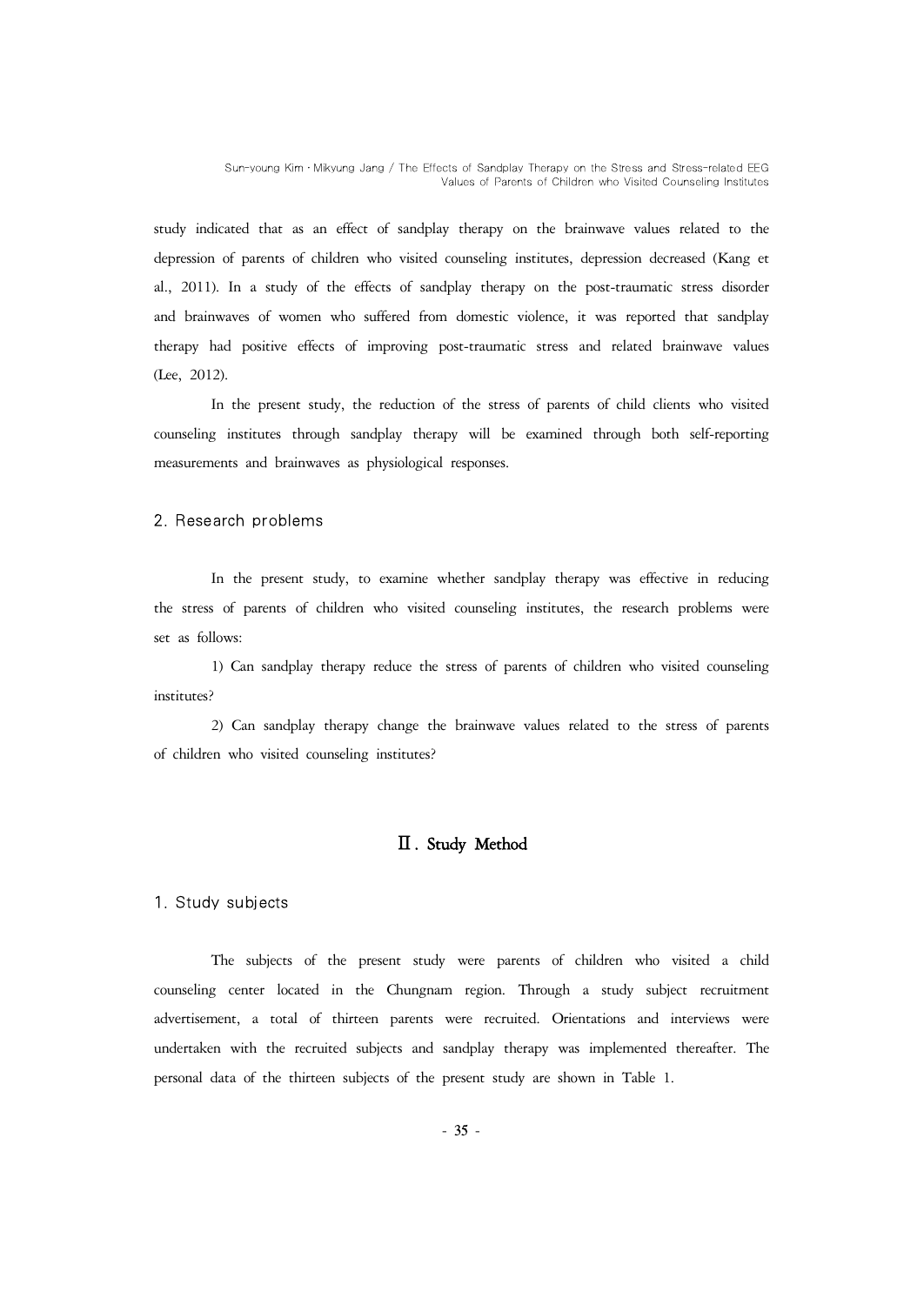| Subject      | Sex    | Age (year) | Occupation    | Education            |
|--------------|--------|------------|---------------|----------------------|
| $\Lambda$    | Female | 35         | Office Worker | University graduate  |
| B            | Male   | 35         | Service       | College graduate     |
| $\mathsf{C}$ | Female | 47         | Housewife     | University graduate  |
| D            | Female | 40         | Housewife     | High school graduate |
| E            | Female | 39         | Office Worker | University graduate  |
| F            | Male   | 42         | Profession    | High school graduate |
| G            | Female | 35         | Housewife     | University graduate  |
| H            | Female | 36         | Housewife     | High school graduate |
| Ĭ            | Female | 35         | Housewife     | High school graduate |
|              | Female | 35         | Housewife     | University graduate  |
| K            | Female | 38         | Office Worker | High school graduate |
| L            | Female | 40         | Housewife     | High school graduate |
| M            | Female | 37         | Housewife     | High school graduate |

Table 1. Personal data on the participating group

Table 2. Personal characteristics of the children who visited the counseling institute

| Subject                  | Variable                  | Group                           | No. of cases<br>(person) | $\%$  |
|--------------------------|---------------------------|---------------------------------|--------------------------|-------|
|                          |                           | $4~6$ years                     | $\overline{4}$           | 30.8  |
|                          | Age                       | 7-9 years                       | $\overline{4}$           | 30.8  |
|                          |                           | $10~12$ years                   | 5                        | 38.4  |
|                          |                           | Total                           | 13                       | 100.0 |
|                          |                           | First child                     | $\overline{4}$           | 30.8  |
|                          |                           | Second child                    | 5                        | 38.4  |
|                          | Order                     | Only child                      | $\overline{4}$           | 30.8  |
|                          |                           | Total                           | 13                       | 100.0 |
| Children who visited the | Sex                       | Male                            | 9                        | 69.2  |
| coundeling institute     |                           | Female                          | $\overline{4}$           | 30.8  |
|                          |                           | Total                           | 13                       | 100.0 |
|                          | Counseling<br>in progress | Play Therapy                    |                          |       |
|                          |                           | Sandplay Therapy                | $\mathfrak{Z}$           | 23.0  |
|                          |                           | Speech therapy                  | 5                        | 38.5  |
|                          |                           |                                 | $\overline{2}$           | 15.4  |
|                          |                           | Snoezelen                       | $\mathbf{1}$             | 7.7   |
|                          |                           | Snoezelen & speech Therapy      | $\mathbf{1}$             | 7.7   |
|                          |                           | Play Therapy & learning therapy | $\mathbf{1}$             | 7.7   |
|                          |                           | Total                           | 13                       | 100.0 |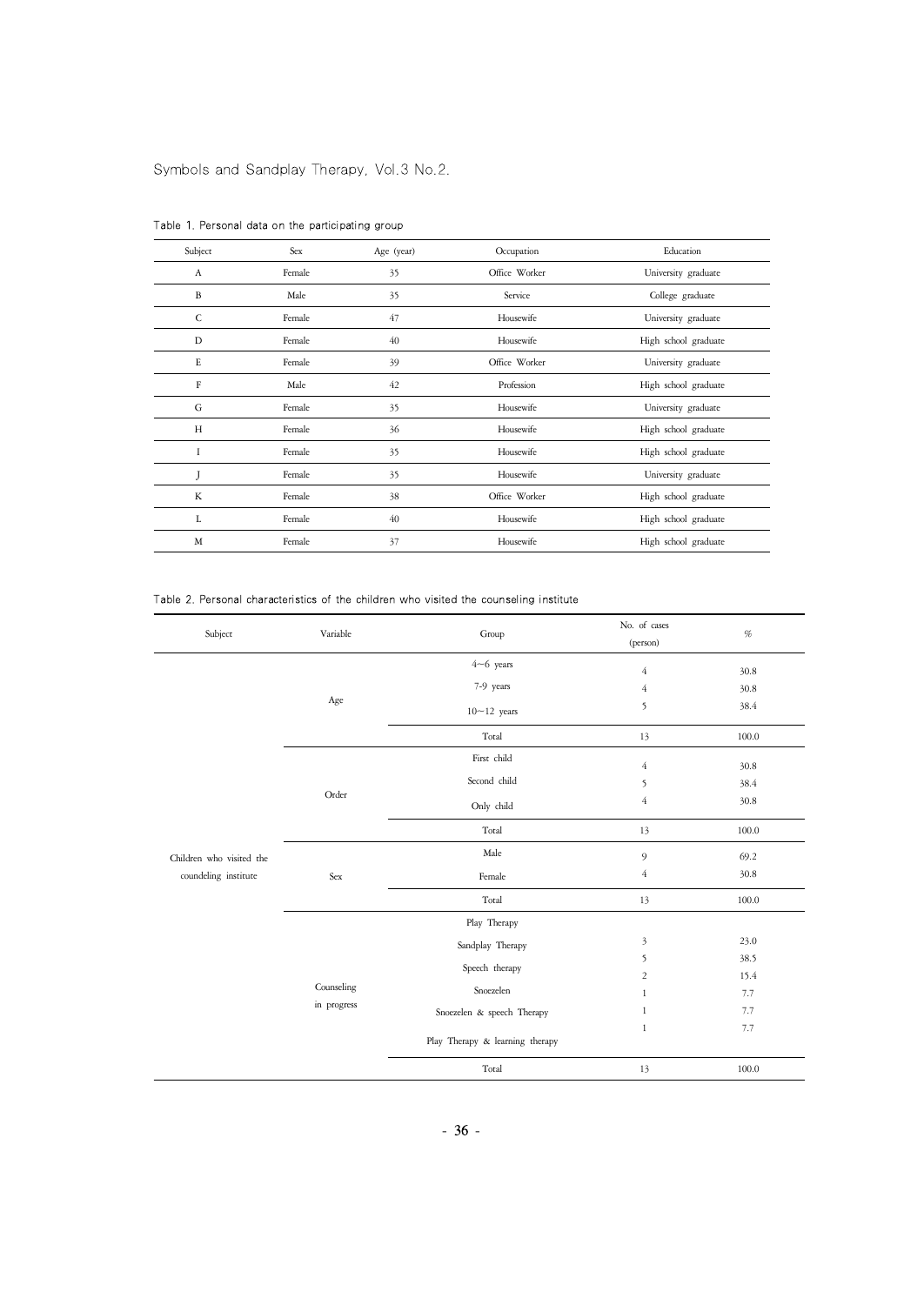The personal characteristics of the children of the thirteen parents who are the study subjects, that is, the children who are receiving counseling treatment at the counseling institute are presented as follows (Table 2).

## 2. Measurement tools

#### 1) Symptoms of stress (SOS)

In the present study, the symptoms of stress (SOS) were used as a tool to measure stress responses. This scale was developed in 1977 in the USA and revised and supplemented by Lee So-wu (1991). Among a total of 94 questions, 34 questions concern mental and psychological responses. Each question is a 3-point scale for points ranging from 1 through 3 and the average score appears higher when stress is higher. This scale is divided into four sub-scales: depressive symptom group (8 questions), anxiety symptom group (11 questions), emotional instability (anger) group (8 questions), and cognitive power disorder group (7 questions).

The Cronbach coefficient of the entire reliability of the symptoms of stress used in the present study was .88 and the questions and reliability values by sub-variable are shown in Table 3.

| Subcategory                         | No. of<br>questions | Ouestion number                           | Reliability |
|-------------------------------------|---------------------|-------------------------------------------|-------------|
| Depressive symptom group            | 8                   | 1, 8, 9, 15, 21, 22, 30, 32               | .81         |
| Anxiety symptom group               | 11                  | 2, 10, 12, 13, 17, 19, 20, 25, 26, 31, 34 | .71         |
| Emotional Instability (anger) group | 8                   | 3, 6, 11, 14, 18, 24, 27, 33              | .73         |
| Cognitive power disorder group      |                     | 4, 5, 7, 16, 23, 28, 29                   |             |

Table 3. Subcategories and questions of the symptoms of stress

## 2) Electroencephalogram (EEG)

In the present study, a brainwave measurement system (EEG-4; LXE3204, Laxtha Inc, Korea) was used to measure brainwaves. The EEG-4 system measures brainwaves in four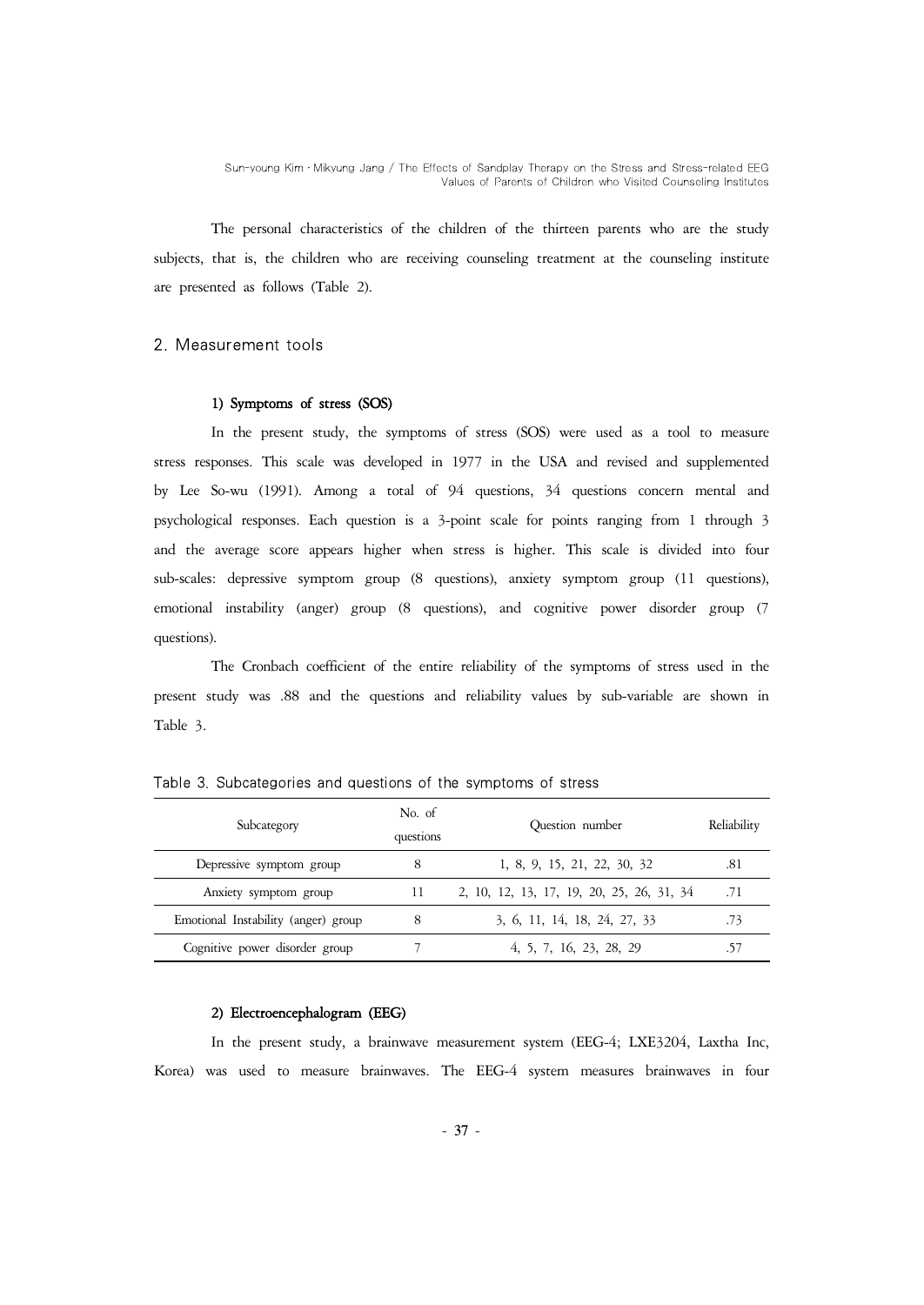regions of the surface of the head in a monopolar method. Brainwaves were measured at positions Fp1, Fp2 F3, and F4 in order in accordance with the 10-20 electrode system of the International Federation of Societies for Electroencephalography and Clinical Neurophysiology.

## 3. Study design and procedure

The procedure of the present study was composed for parents of children who visited the counseling institute as a one-group pretest-posttest experimental design for a sandplay therapy program. To examine the degrees of stress of the children's parents who participated in the experiment, SOS tests were conducted before the sandplay therapy program began and after the program was finished. A preliminary session for orientation and a questionnaire survey was implemented in one week, an ex post facto session for termination and a questionnaire survey was implemented in one week and sandplay therapy was implemented once per week for 45 minutes for ten weeks. To examine the process of changes in brainwaves, brainwaves were measured before and after the session biweekly while the program was in progress.

Brainwaves were measured in a stable state after a waiting time of ten minutes before the session and were measured immediately after the session of sandplay therapy. The participants were provided with boxes containing dry sand, black sand, or water sand in a sandplay therapy room and were given a brief explanation about the process of making sand scenes.

#### 4. Data analysis method

Brainwaves were analyzed using power spectral analysis, which is one of methods of analyzing the frequencies of brainwaves. In power spectral analysis, brainwaves are assumed as linear combinations of simple vibrations at certain frequencies and the signals are broken down into individual frequency components to indicate the sizes (power) of the components. Power spectral analysis is mainly used to observe and analyze brainwaves (Laxtha, 2008). Stress brainwave values used to examine stress based on brainwaves were calculated by obtaining representative values for points of 95% of brainwaves at 0-50Hz using a brainwave analysis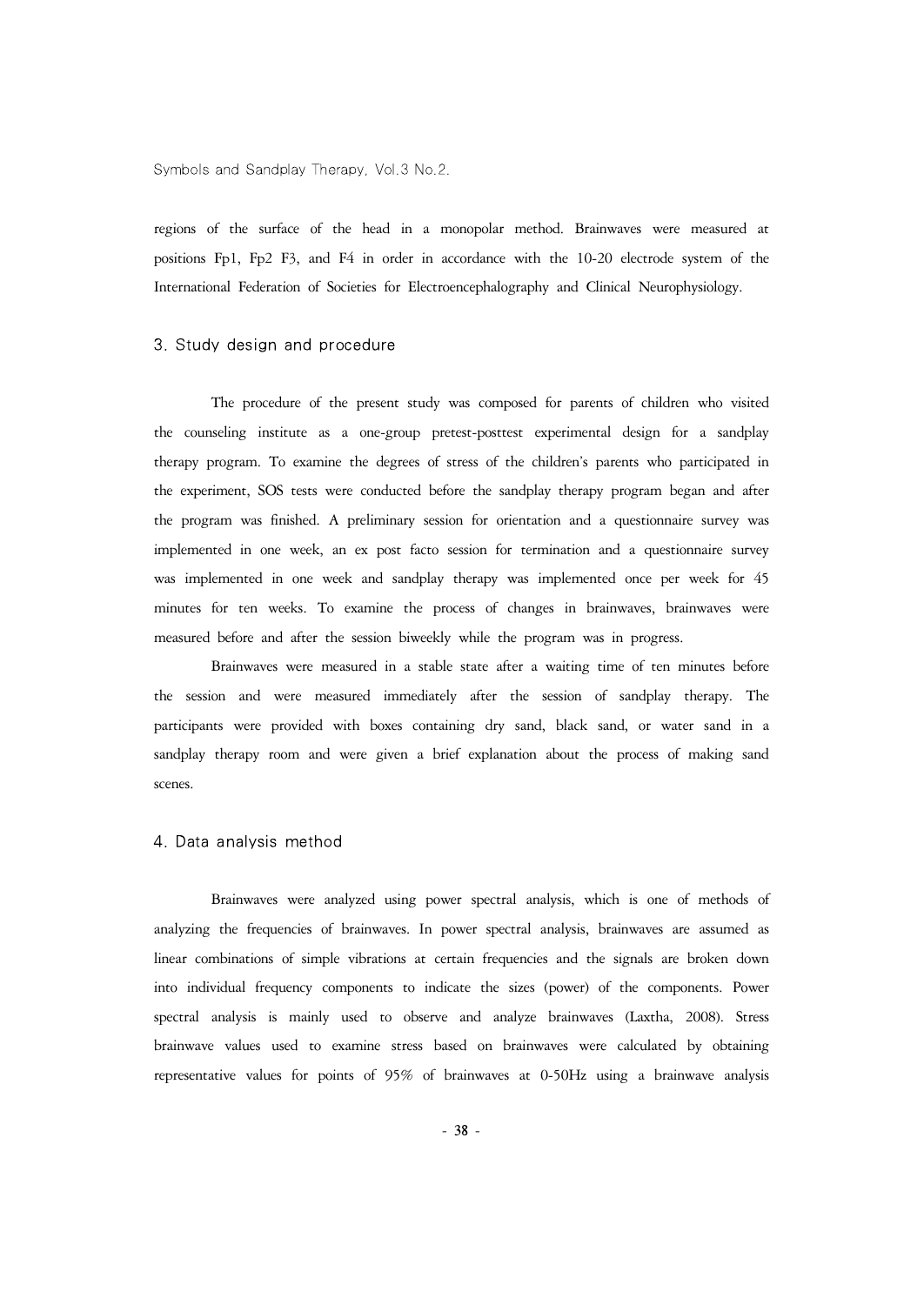system (Complexity 2.9, Laxtha). Among data obtained by data analysis, quantitative data was statistically processed using the computer statistics program SPSS 18.0. Paired t-tests were conducted to examine the prior and ex post facto significances of brainwaves and the SOS.

## Ⅲ. Study Results

1. Can sandplay therapy reduce the stress of parents of children who visited counseling institutes?

SOS tests were conducted with parents of children who visited counseling institutes and the following results were obtained.

Table 4. Differences in SOS scores of parents of children who visited counseling institutes before and after the program

| Variable      | Before/after  | N  | Mean  | Standard<br>deviation |                     |
|---------------|---------------|----|-------|-----------------------|---------------------|
| <b>Stress</b> | <b>Before</b> | 13 | 64.61 | 8.98                  | $6.52$ <sup>*</sup> |
| <b>SOS</b>    | After         | 13 | 54.00 | 6.98                  |                     |

 $p$  <.05

As shown in Table 4, the SOS scores of all the participants before and after the program were compared with each other, and the result indicated that scores in ex post facto tests were significantly lower than scores in preliminary tests ( $t=6.52$ ,  $p<.05$ ).

2. Can sandplay therapy change the brainwave values related to the stress of parents of children who visited counseling institutes?

The parents' stress-related brainwave values were measured to check whether sandplay therapy would reduce the stress of parents of children who visited counseling institutes. The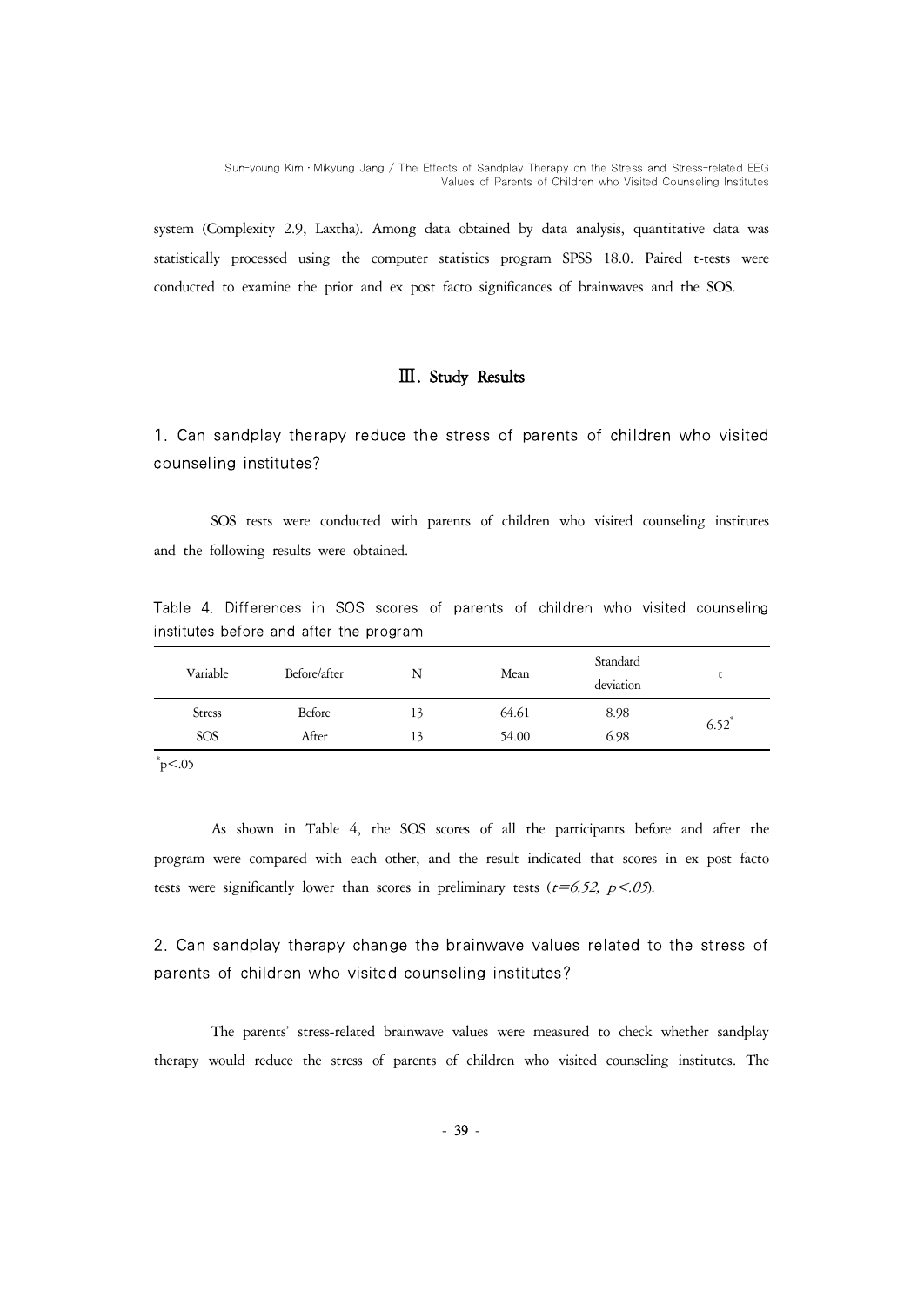resultant prior/ex post facto brainwave values are shown in Table 5 below.

As shown in Table 5, the entire subjects' stress-related brainwave values were checked. According to the results, the mean of scores before the program was 20.20, and the mean of scores after the program was 12.33. Therefore, scores after the program were significantly lower  $(t = 4.34, p < 0.05)$ .

Table 5. Differences in the entire subjects' stress-related brainwave values between before and after the program

| Variable          | Before/after | N  | Mean  | Standard<br>deviation |                     |
|-------------------|--------------|----|-------|-----------------------|---------------------|
|                   | Before       | 13 | 20.20 | 8.17                  | $4.34$ <sup>*</sup> |
| <b>Brainwaves</b> | After        | 13 | 12.33 | 8.12                  |                     |
|                   |              |    |       |                       |                     |

 $p$  <.05

The stress-related brainwave values of parents of children who visited counseling institutes before and after session by channel measured biweekly are briefly shown in the following table.

|                | Session | $\text{ch}=1$ | $ch =$ | $ch =$ | $ch =$ | Mean  |
|----------------|---------|---------------|--------|--------|--------|-------|
| 1              | Before  | 20.13         | 20.20  | 27.12  | 26.31  | 23.44 |
|                | After   | 23.98         | 25.37  | 33.27  | 30.73  | 28.34 |
| $\overline{2}$ | Before  | 23.79         | 24.13  | 29.5   | 28.70  | 26.53 |
|                | After   | 23.09         | 23.68  | 31.14  | 33.08  | 27.75 |
| $\overline{4}$ | Before  | 20.02         | 20.65  | 27.58  | 27.43  | 23.92 |
|                | After   | 27.20         | 24.50  | 31.13  | 31.80  | 28.66 |
| 6              | Before  | 22.87         | 21.17  | 28.88  | 27.06  | 25.00 |
|                | After   | 26.44         | 24.99  | 28.71  | 30.55  | 27.68 |
| 8              | Before  | 20.06         | 19.76  | 27.77  | 27.42  | 23.75 |
|                | After   | 27.40         | 25.99  | 33.47  | 34.44  | 30.32 |
| 10             | Before  | 18.02         | 16.37  | 27.32  | 28.70  | 22.60 |
|                | After   | 14.00         | 12.34  | 21.76  | 24.29  | 18.10 |

Table 6. Brainwave values before and after each session by channel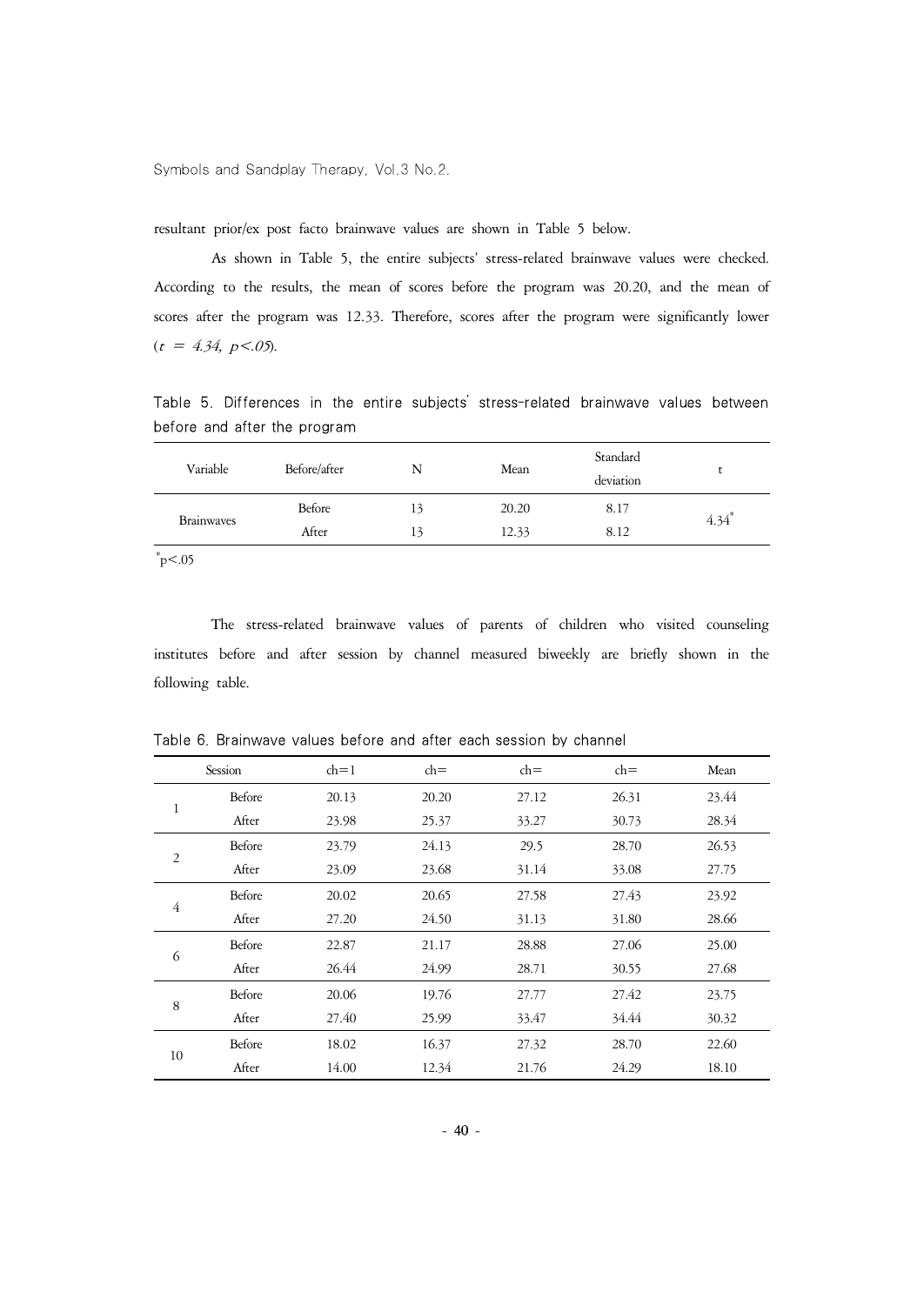Table 6 shows the mean values by channel measured before and after each session. The brainwave values before and after session 10 by channel are smaller than the early and middle period brainwave values. The mean brainwave values for all channels before and after each session also decreased over time.

However, among values before and after individual sessions, values after some sessions are shown to be higher than values before those sessions. Discussion is considered necessary for these values.

## Ⅳ. Discussion and Suggestions

In the present study, sandplay therapy was conducted on parents of children who visited counseling institutes and the effects of sandplay therapy to reduce the stress of the children's parents were checked. The results obtained in the present study are summarized and discussed as follows.

First, in the test of research problem 1, 'Can sandplay therapy reduce the stress of parents of children who visited counseling institutes?', it was found that stress significantly decreased ( $t=6.52$ ,  $p<05$ ). This study result is consistent with the result of a study of saliva cortisol in which changes were observed in the stress responses of parents of child clients through sandplay therapy (Kim et al., 2012). Therefore, this result indicates that sandplay therapy can improve psychological stability and induce clients to experience positive emotions.

Second, in the test of research problem 2, 'Can sandplay therapy change the brainwave values related to the stress of parents of children who visited counseling institutes?', stress-related brainwave value scores significantly decreased ( $t = 4.34$ ,  $p < .05$ ). This result is consistent with the results of a study of brainwaves through sandplay therapy that tested its effects on reducing the depression of parents of children who visited counseling institutes (Kang et al., 2011), and a study of brainwaves conducted by Lee (2012) in which the effects of sandplay therapy to reduce the stress of women who suffered from domestic violence were tested. Higher brainwave values are shown when severe stress is felt. In a comparison of the brainwave values of all subjects before and after each session, the effects of sandplay therapy to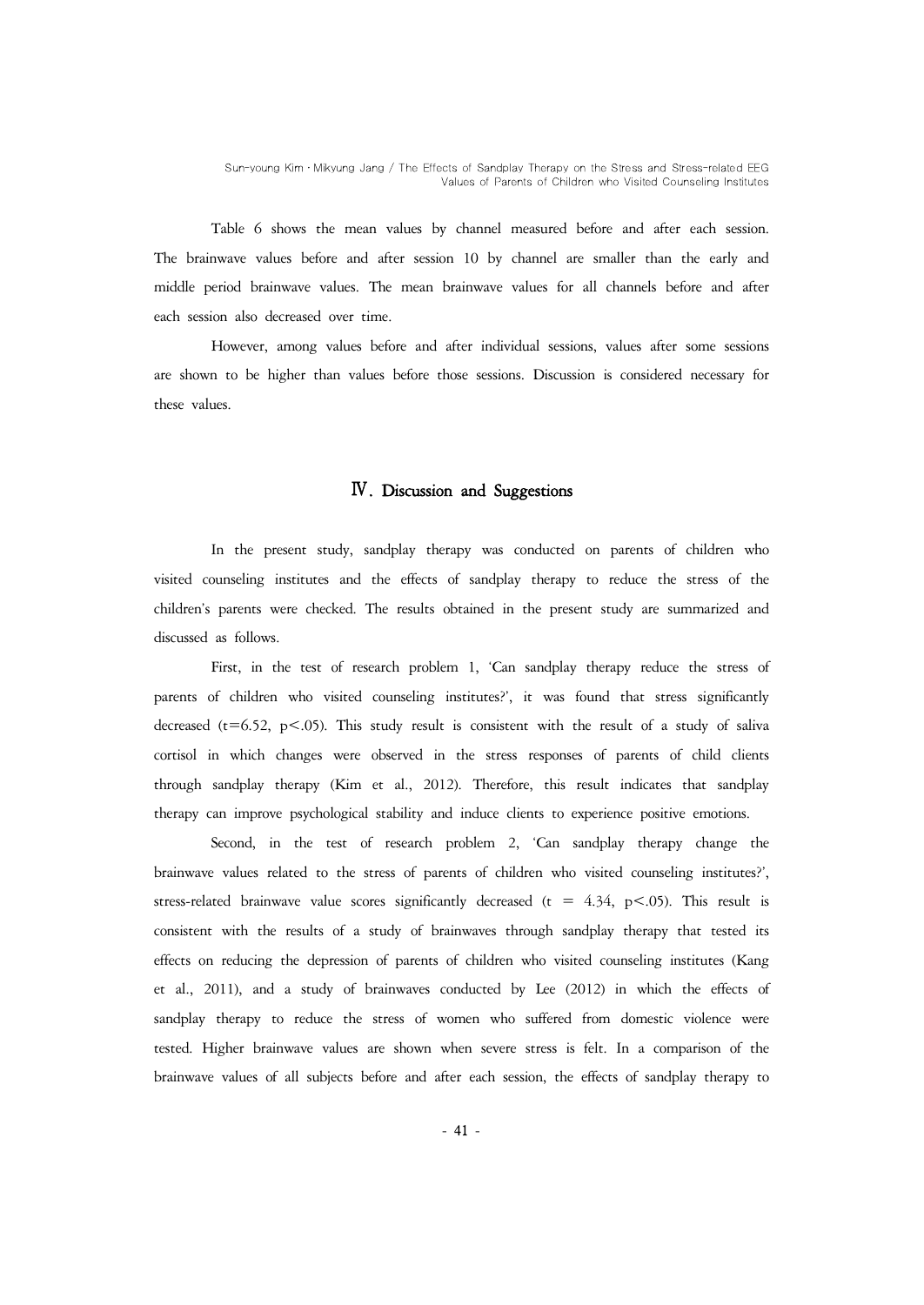reduce the stress of parents of children who visited counseling institutes can be observed. This means that the subjects were overcoming their states of physical and mental tension and anxiety and developing a better ability to cope with their environments. Therefore, they can be considered to be less stressed by their children with behavioral problems and effectively coping with their children's problems.

According to Jung (1984), emotional experience that cannot be understood or solved by cognitive methods can be dealt with by giving visual forms to the experience. In the process of play, clients can change the world, break down old things and build new things, make their own worlds and obtain opportunities to look at themselves objectively while looking at what they have made. Through these processes, sandplay therapy awakens the innate healing power in individuals' unconsciousness and enables individuals to overcome stress, emotional adjustment, and suspended animation. Therefore, sandplay therapy can be a therapeutic intervention for the stress of parents of children who visited counseling institutes that would enable these parents to perceive and express their emotions and effectively reduce their stress. However, while undergoing the processes of sandplay therapy, participants may feel confusion or pain such as depression at the stage of gaining insight into themselves and becoming aware of things in their unconsciousness. These factors may cause brainwave values to remain unchanged after sessions or go up in a negative direction. There were some subjects whose brainwave values had gone up after all program sessions were finished. They may be considered to be stressed due to the finish because of their personal difficulties that were not solved through the ten sessions as the number of sessions was insufficient. Given this fact, programs that continue until the individuals' problems are resolved should be developed.

Finally, based on the results obtained in the present study, the limitations of the present study and matters that should be considered in later studies are suggested as follows. First, when testing the effects of sandplay therapy on the stress of parents of children who visited counseling institutes, no control group was set. Therefore, differences between the experimental group and a control group could not be checked.

Overall, the effects of sandplay therapy on brainwaves were examined through brainwave tests. Although the subjects were made to wait for ten minutes in stable states for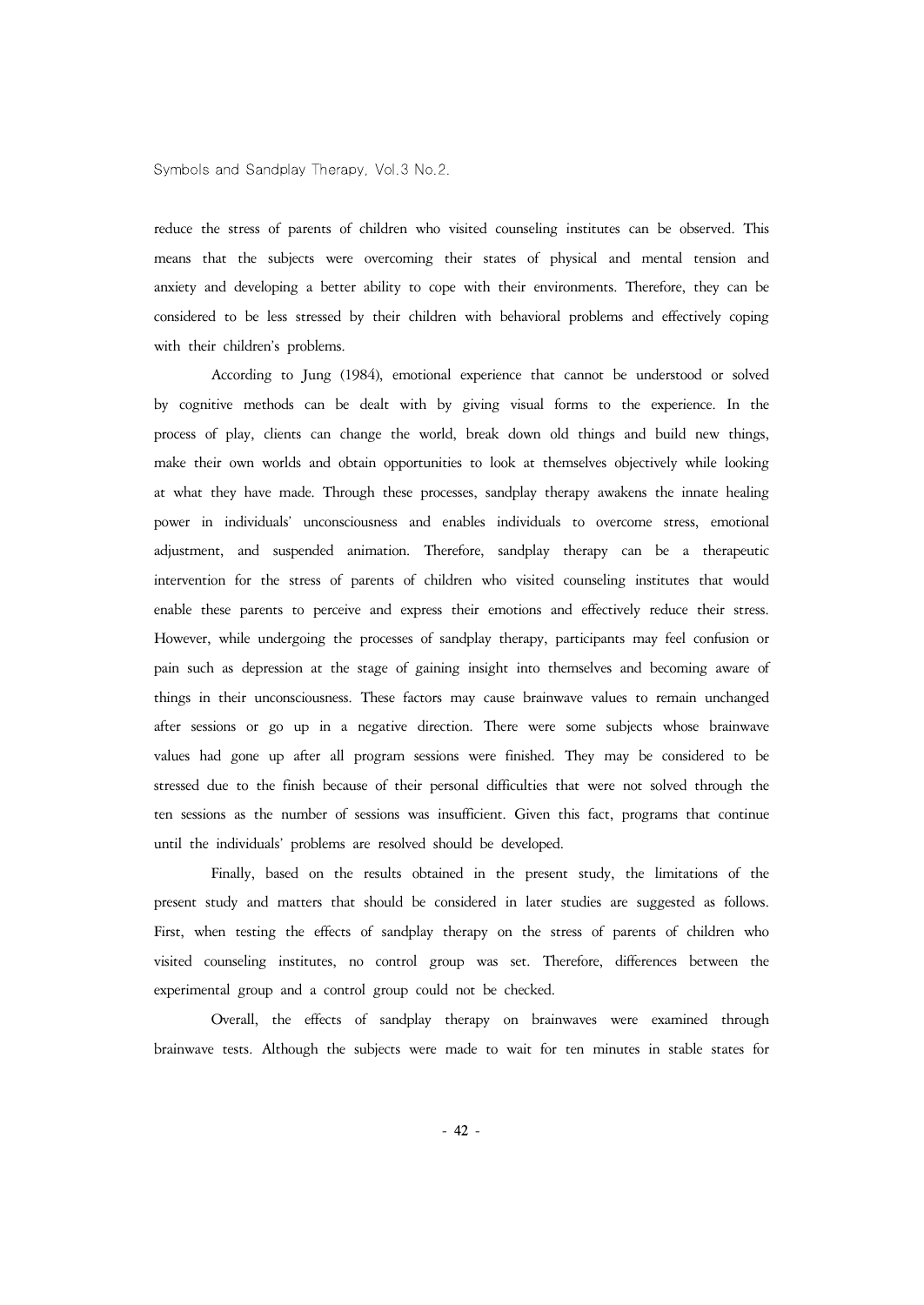ten minutes before brainwave tests, the situations of external factors other than the treatment of the subjects could not be controlled. Considering the foregoing, studies that utilize diverse scientific tools together with brainwaves should be activated. Third, although sandplay therapy sessions were implemented once per week for 10 weeks in the present study, long-term sandplay therapy is necessary for subjects with other emotional difficulties along with chronic and severe stress.

## **References**

- Ahn, Y. O. (2001). A study on the depression of children with attention deficit hyperactivity disorder and their mothers. (Master's thesis). Chonnam National University, Gwangju, South Korea.
- Bae, G. W., & Song, S-C. (1986). A study for comparison of child rearing stress between parents of children with disabilities and parents or general children. Sungji Rehabilitation Research, 3, 13-35.
- Bratton, S. C., Landreth, G., Kellam, T., & Blackard, S. R. (2006). Child parent relationship therapy (CPRT) treatment manual: A10-Session filial therapy model for training parents. New York: Routledge.
- Dyson, L. (1993). Response to the presence of a child with disabilities: Parental stress and family functioning over time. American Journal on Mental Retardation, 98(2), 207-218.
- Harman, D., & Brim, O. G. (1980). Learning to be parents: Principles, programs, and methods. CA: SAGE. (Korean trans. 1990)
- Hinrichs, H., & Machleidt, W. (1992). Basic emotion reflected in EEG coherences. International Journal of Psychophysiology, 13(3), 225-232. Jung, C. G. (1984). Man and his Symbols. New York: Anchor Books. (Korean trans. 2009)
- Kang, I. A., Jang, M., Kim, J. K., & Kim, M. K. (2011). The effect of sandplay therapy on depression and EEG of parents having children in psychotherapy. Korea Journal of Child Welfare, 9(3), 39-60.
- Kang, S. K. (2002). The impacts of the attitudes, stress coping, and social supports of parents with handicapped children upon the life satisfaction of the parents. Journal of Mental Health